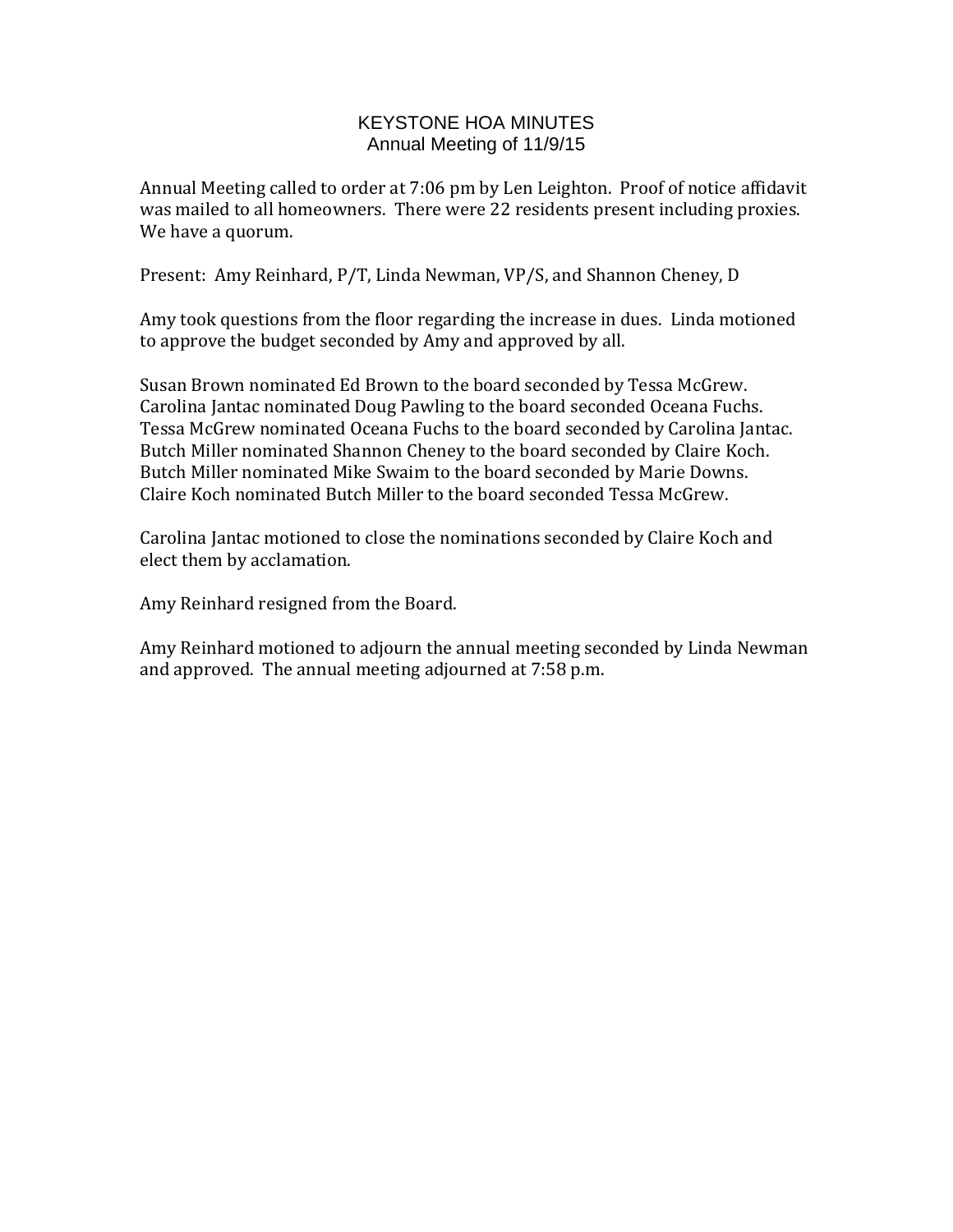## KEYSTONE HOA MINUTES Organizational and Board Meeting of 11/9/15

Organizational meeting called to order by Len Leighton at 7:59 p.m.

The election of officers was complete as follows:

Butch nominated Shannon Cheney for President, Doug Pawling for Vice-President, Mike Swaim for Treasurer, and Linda Newman for Secretary, seconded by Oceana Fuchs and approved by acclamation.

Ed Brown, Butch Miller, and Linda Newman will serve a one-year term. Shannon Cheney, Oceana Fuchs, Doug Pawling, and Mike Swaim will serve a two-year term.

Linda Newman motioned to appoint Amy Reinhard to the Architectural Committee replacing Mike Swaim, seconded by Oceana Fuchs and approved by all.

Ameri-Tech presence: Len Leighton, Director of Operations

Residents: 17

Len Leighton opened the board meeting at 8:14 p.m.

Present: Shannon Cheney/P, Doug Pawling/VP, Mike Swaim/T, Linda Newman/S, Oceana Fuchs/D, and Butch Miller/D.

MINUTES:  $\sim$  The minutes of 11/10/14 were approved by acclamation.

TREASURERS REPORT: ~ Nothing to report.

FINING COMMITTEE: ~ Nothing to report.

ARCHITECTURAL COMMITTEE: ~ Nothing to report.

MANAGER'S REPORT:

~ Nothing to report.

OLD BUSINESS:

 $\sim$  Amy is waiting for a date on when the Christmas Decorations will be put up. She will turn everything over to Shannon Cheney.

~ Dawn is awaiting confirmation on when painting will start on the exterior walls.